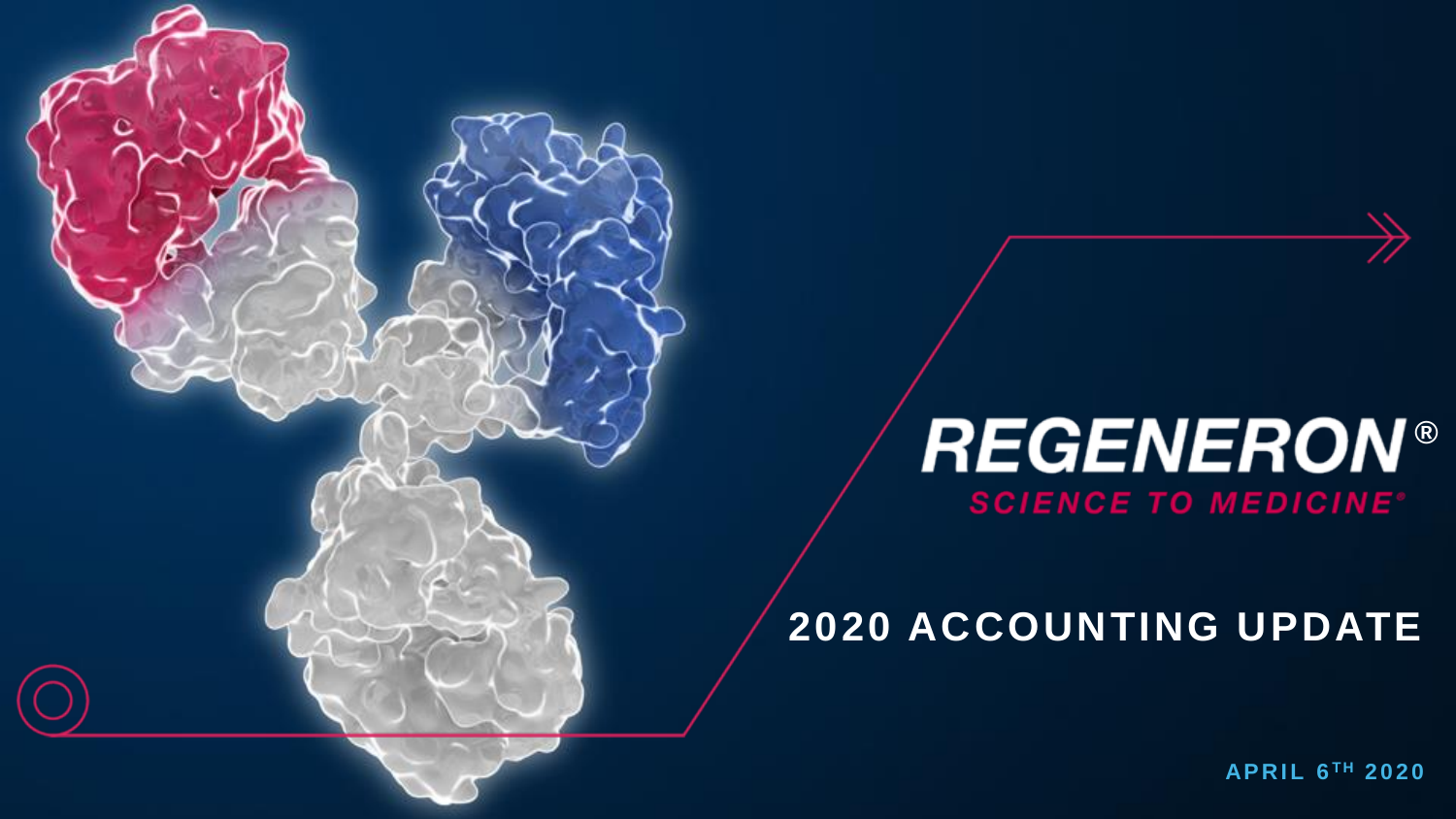## **NOTE REGARDING FORWARD-LOOKING STATEMENTS AND NON-GAAP FINANCIAL MEASURES**

This presentation includes forward-looking statements that involve risks and uncertainties relating to future events and the future performance of Regeneron Pharmaceuticals. Inc. "Regeneron" or the "Company"), and actual e materially from these forward-looking statements. Words such as "anticipate," "expect," "intend," "plan," "believe," "seek," estimate," orgiante, " variations of such words, and similar expressions are intended to identify forward-looking statements contain these identifying words. These statements concern, and these risks and uncertainties include, among others, the impact of SARS-CoV-2 (the virus that has caused the COVID-19 pandemic) on R and its employees, collaborators, suppliers, and other third parties on which Regeneron relies. Regeneron's and its collaborators' ability to continue to conduct research and clinical programs. Regeneron's ability to manag sales of products marketed by Regeneron and/or its collaborators (collectively, "Regeneron's Products"), and the global economy; the nature, timing, and possible success and therapeutic applications of Regeneron's Products candidates and research and clinical programs now underway or planned, including without limitation EYLEA® (aflibercept) Injection, Dupixent® (dupilumab), Libtayo® (cemiplimab), Praluent® (alirocumab), Keyzara® (sarilumab) garetosmab, pozelimab, Regeneron's immuno-oncology programs (including its costimulatory bispecific portfolio). Regeneron's COVID-19 antibody program and other earlier-stage programs, and the use of human genetics in Regen programs: the extent to which the results from Regeneron's research programs or preclinical testing may lead to advancement of product candidates to clinical trials or therapeutic applications; unforeseen safety issues res Regeneron's Products and product candidates in patients, including serious complications or side effects in connection with the use of Regeneron's Products and product candidates in clinical trials: the likelihood and timi and commercial launch of Regeneron's product candidates and new indications for Regeneron's Products including without limitation EYLEA, Dupixent, Librayo, Praluent, Keyzara, fasinumab, evinacumab, REGN-EB3, garetosmab, po and Regeneron's COVID-19 multi-antibody therapy; the likelihood and timing of achieving any of the anticipated milestones described in this presentation; the extent to which the results from the research and development pr Regeneron or its collaborators may be replicated in other studies and lead to therapeutic applications: ongoing regulatory obligations and oversight impacting Regeneron's Products (such as EYLEA, Dupixent, Librayo, Praluen clinical programs, and business, including those relating to patient privacy: determinations by requiatory and administrative governmental authorities which may delay or restrict Regeneron's ability to continue to develop Products and product candidates; competing drugs and product candidates that may be superior to Regeneron's Products and product candidates; uncertainty of market acceptance and commercial success of Regeneron's Products a candidates and the impact of studies (whether conducted by Regeneron or others and whether mandated or voluntary) on the commercial success of Regeneron's Products and product candidates: the availability and extent of rei Regeneron's Products from third-party payers, including private payer healthcare and insurance programs, health maintenance organizations, pharmacy benefit management companies, and government programs such as Medicare and and reimbursement determinations by such payers and new policies and procedures adopted by such payers; the ability of Reqeneron to manufacture and manage supply chains for multiple products and product candidates; the abi collaborators, suppliers, or other third parties (as applicable) to perform manufacturing, filling, finishing, packaging, labeling, distribution, and other steps related to Regeneron's Products and product candidates; unan developing, producing, and selling products; the ability of Regeneron to meet any of its sales or other financial projections or quidance and changes to the assumptions underlying those projections or quidance; risks assoc other parties and pending or future litigation relating thereto (including without limitation the patent litigation and other related proceedings relating to Dupixent and Praluent), other litigation and other proceedings a Company and/or its operations, the ultimate outcome of any such proceedings and investigations, and the impact any of the foregoing may have on Regeneron's business, prospects, operating results, and financial condition; a license or collaboration agreement, including Regeneron's agreements with Sanofi, Bayer, and Teva Pharmaceutical Industries Ltd. (or their respective affiliated companies, as applicable), to be cancelled or terminated with A more complete description of these and other material risks can be found in Regeneron's filings with the U.S. Securities and Exchange Commission, including its Form 10-K for the fiscal year ended December 31, 2019 in the "Item 1A. Risk Factors." Any forward-looking statements are made based on management's current beliefs and judgment, and the reader is cautioned not to rely on any forward-looking statements made by Regeneron. Regeneron do obligation to update publicly any forward-looking statement, including without limitation any financial projection or guidance, whether as a result of new information, future events, or otherwise.

This presentation uses non-GAAP net income and non-GAAP net income per share, which are financial measures that are not calculated in accordance with U.S. Generally Accepted Accounting Principles ("GAAP"). These and other measures are computed by excluding certain non-cash and other items from the related GAAP financial measure. Non-GAAP adjustments also include the income tax effect of reconciling items. The Company makes such adjustments Company does not view as useful in evaluating its operating performance. For example, adjustments may be made for items that fluctuate from period to period based on factors that are not within the Company's control, such on the dates share-based grants are issued. Management uses non-GAAP measures for planning, budgeting, forecasting, assessing historical performance, and making financial and operational decisions, and also provides foreca basis. Additionally, non-GAAP measures provide investors with an enhanced understanding of the financial performance of the Company's core business operations or a perspective on how effectively the Company deploys capital limitations in the use of non-GAAP financial measures as they exclude certain expenses that are recurring in nature. Furthermore, the Company's non-GAAP financial measures may not be comparable with non-GAAP information pr companies. Any non-GAAP financial measure presented by Regeneron should be considered supplemental to, and not a substitute for, measures of financial performance prepared in accordance with GAAP. A reconciliation of the C GAAP net income and net income per share for the periods presented is provided on slide 17.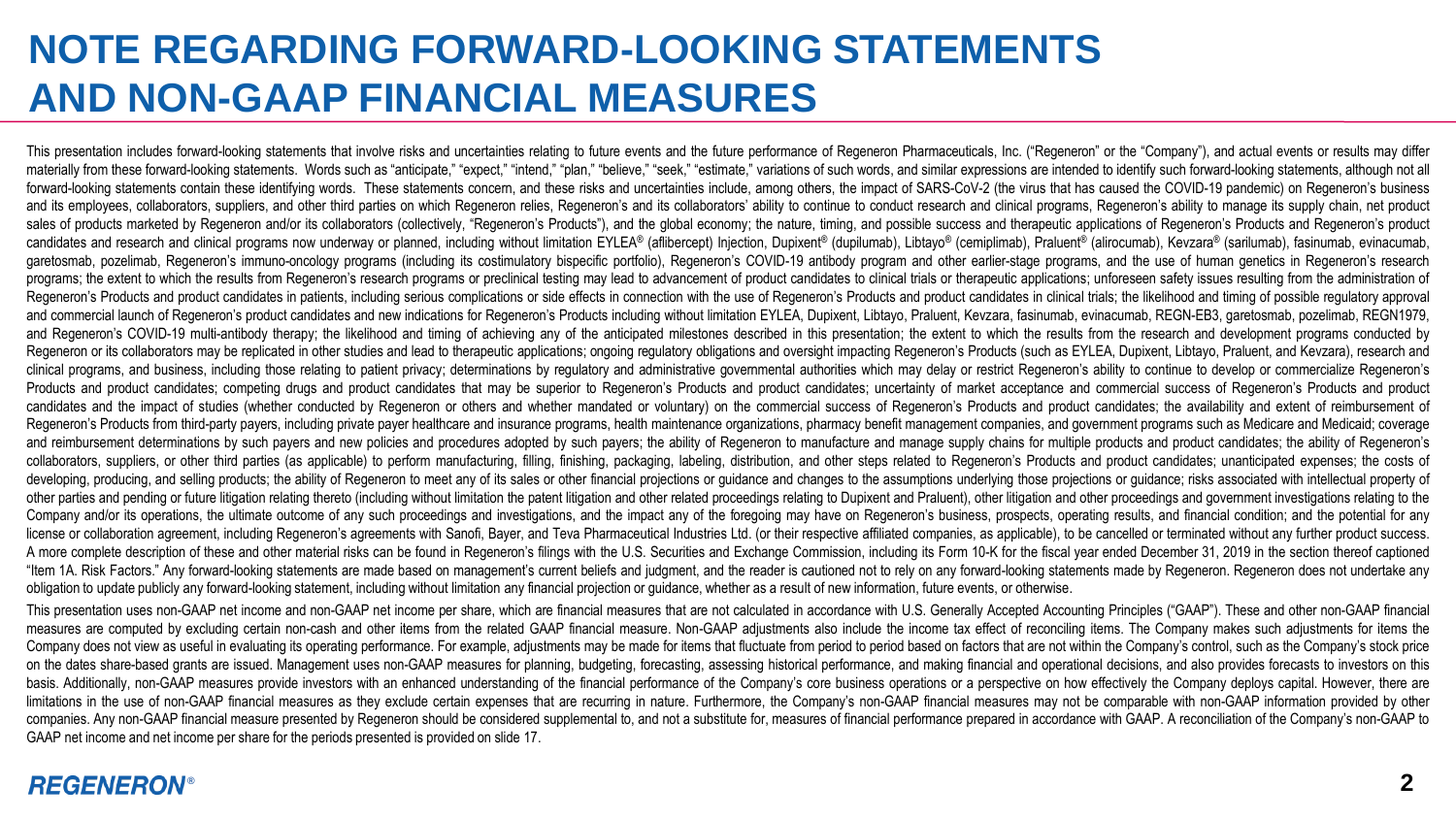## **REGENERON'S FINANCIAL PRESENTATION HAS BEEN CHANGED**

### **Effective Jan 1st 2020, changes in the presentation of Regeneron's Income Statement include:**

- R&D reimbursements from collaborators netted within the P&L
- SG&A reimbursements from collaborators netted within the P&L
- New "Other Operating (Income) Expense, Net" line item containing income earned from both upfront payments and development milestone payments\*

## **Net Impact:**

- Total Revenues more representative of net product sales, collaboration profits, and royalties
- Cost lines more representative of net costs to Regeneron
- No impact to Income from Operations, Tax Expense or Net Income per Share
- **Enhanced transparency to Regeneron financials and modeling ease for investment community**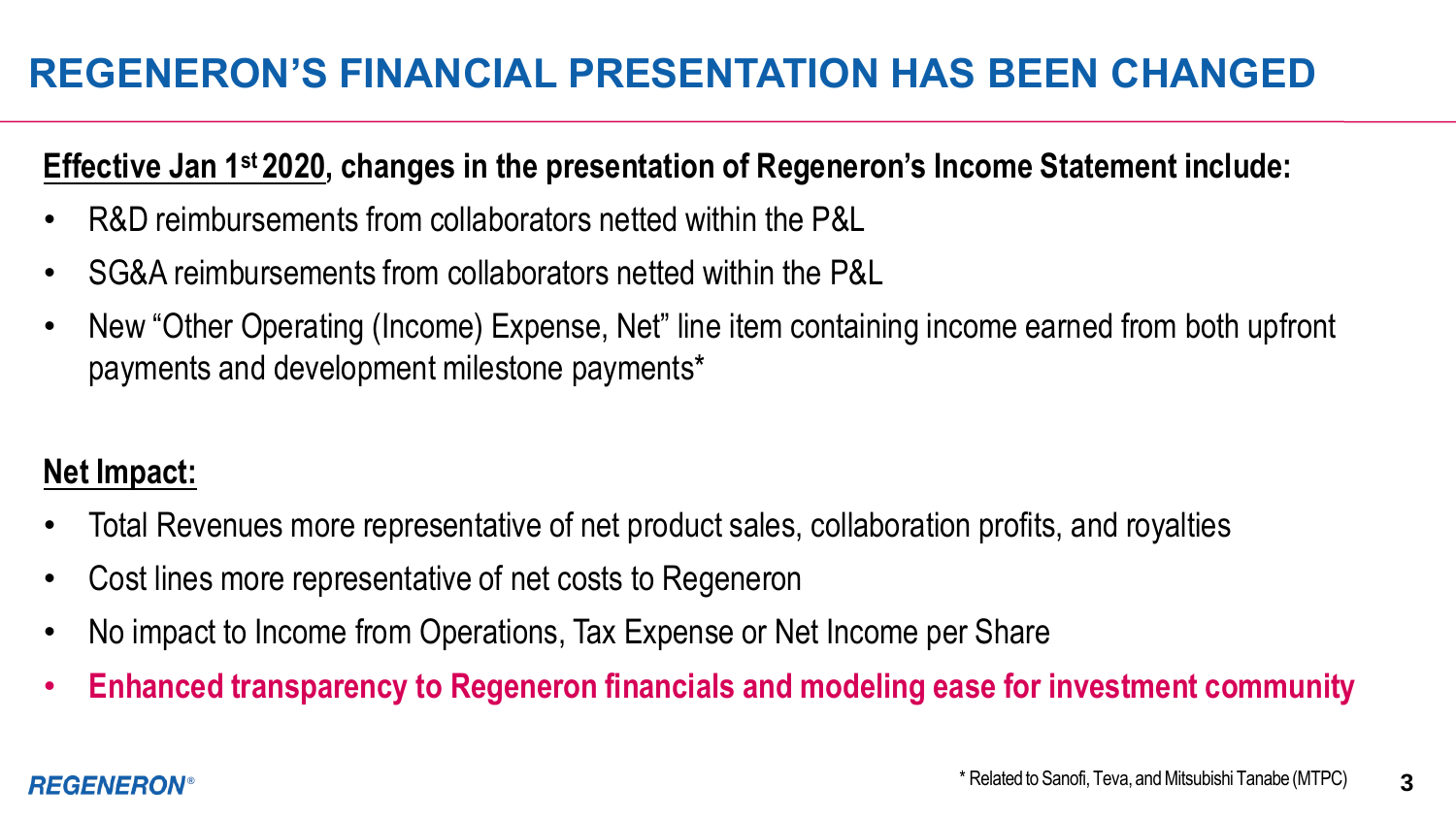## **REVISED 2019 INCOME STATEMENT FOLLOWING ACCOUNTING CHANGE**

|                                                  | <b>Year Ended</b> |                      |    |                               |    |         |  |  |
|--------------------------------------------------|-------------------|----------------------|----|-------------------------------|----|---------|--|--|
| (In millions)                                    | December 31, 2019 |                      |    |                               |    |         |  |  |
|                                                  |                   | <b>As Previously</b> |    |                               |    |         |  |  |
|                                                  |                   | <b>Reported</b>      |    | <b>Adjustments</b> As Revised |    |         |  |  |
| <b>Statement of Operations</b>                   |                   |                      |    |                               |    |         |  |  |
| Revenues:                                        |                   |                      |    |                               |    |         |  |  |
| Net product sales                                | \$                | 4,834.4              |    |                               | \$ | 4,834.4 |  |  |
| Sanofi collaboration revenue                     |                   | 1,426.8              | \$ | (1,023.2)                     |    | 403.6   |  |  |
| Bayer collaboration revenue                      |                   | 1,188.8              |    | (43.2)                        |    | 1,145.6 |  |  |
| Other revenue                                    |                   | 413.4                |    | (239.4)                       |    | 174.0   |  |  |
|                                                  |                   | 7,863.4              |    | (1,305.8)                     |    | 6,557.6 |  |  |
| Expenses:                                        |                   |                      |    |                               |    |         |  |  |
| Research and development                         |                   | 3,036.6              |    | (586.6)                       |    | 2,450.0 |  |  |
| Selling, general and administrative              |                   | 1,834.8              |    | (492.9)                       |    | 1,341.9 |  |  |
| Cost of goods sold                               |                   | 362.3                |    |                               |    | 362.3   |  |  |
| Cost of collaboration and contract manufacturing |                   | 419.9                |    | (17.2)                        |    | 402.7   |  |  |
| Other operating (income) expense, net            |                   |                      |    | (209.2)                       |    | (209.2) |  |  |
|                                                  |                   | 5,653.6              |    | (1,305.8)                     |    | 4,347.8 |  |  |
|                                                  |                   |                      |    |                               |    |         |  |  |
| Income from operations                           |                   | 2,209.8              |    |                               |    | 2,209.8 |  |  |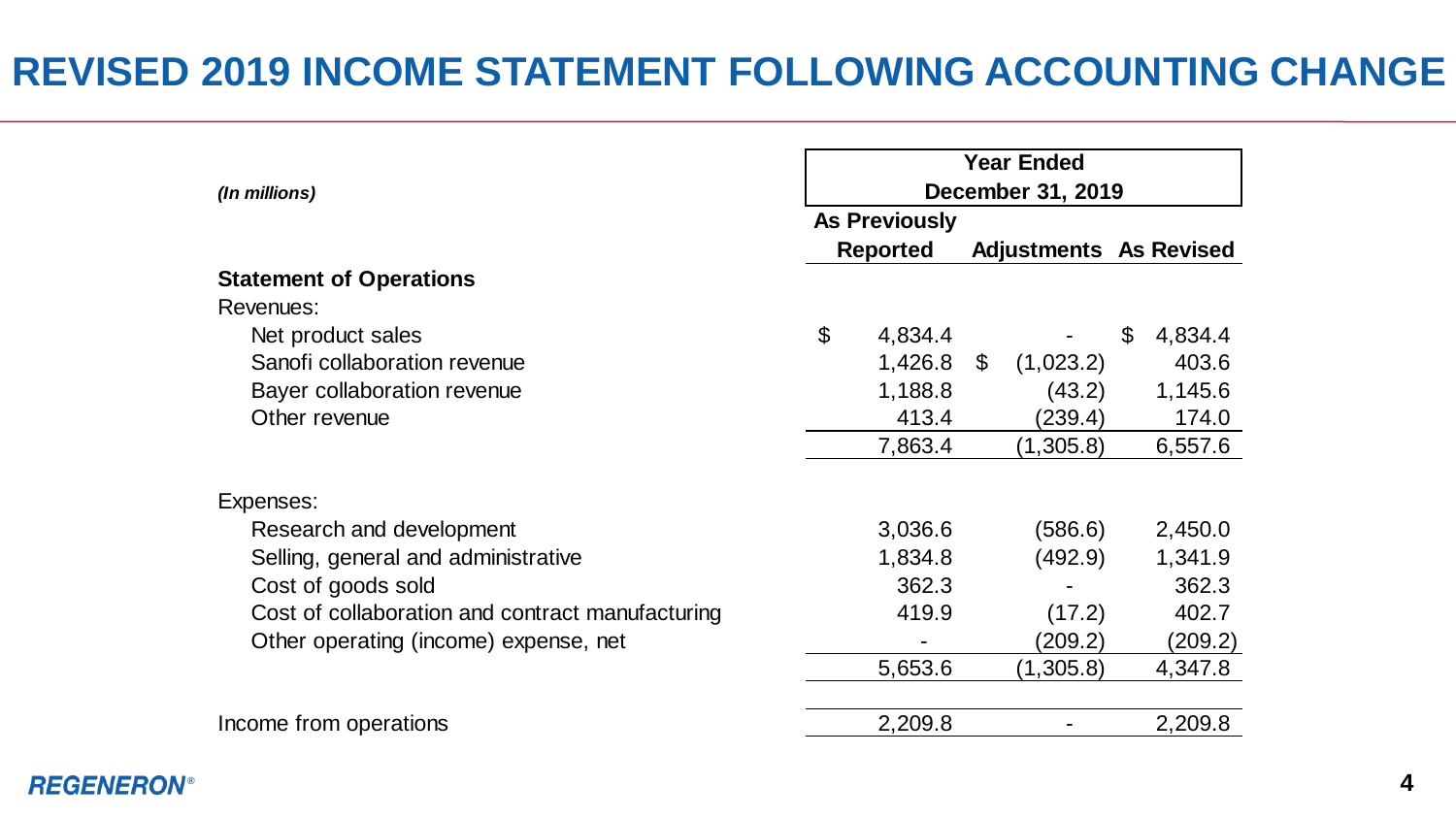## **WHAT HAS NOT CHANGED?**

#### *®* **5** *In millions except per share data* **As Previously Reported Adjustments As Revised Revenues:** Net product sales Sanofi collaboration revenue Bayer collaboration revenue Other revenue **Expenses:** Research and development Selling, general, and administrative Cost of goods sold Cost of collaboration and contract manufacturing Other Operating (Income) Expense, net Income from operations and the control of the control of 2,209.8 and 2,209.8 and 2,209.8 and 2,209.8 Other income (expense), net 219.3 - 219.3 219.3 Income before income taxes and the case of the 2,429.1 and 2,429.1 and 2,429.1 and 2,429.1 Income tax (expense) (313.3) - (313.3) Net income  $2,115.8$   $2,115.8$ Net income per share - basic 619.38 519.38 - \$19.38 Net income per share - diluted  $$18.46$   $$18.46$   $$18.46$ Weighted average shares outstanding - basic 109.2 - 109.2 - 109.2 Weighted average shares outstanding - diluted 114.6 - 114.6 114.6

**2019** *CONDENSED CONSOLIDATED STATEMENTS OF OPERATIONS* 

The new reporting and P&L structure has no impact on any line items below *Income from Operations*

#### **No impact on:**

- ✓ **Income from Operations**
- ✓ **Income Tax Expense**
- ✓ **Net Income**
- ✓ **Net Income Per Share**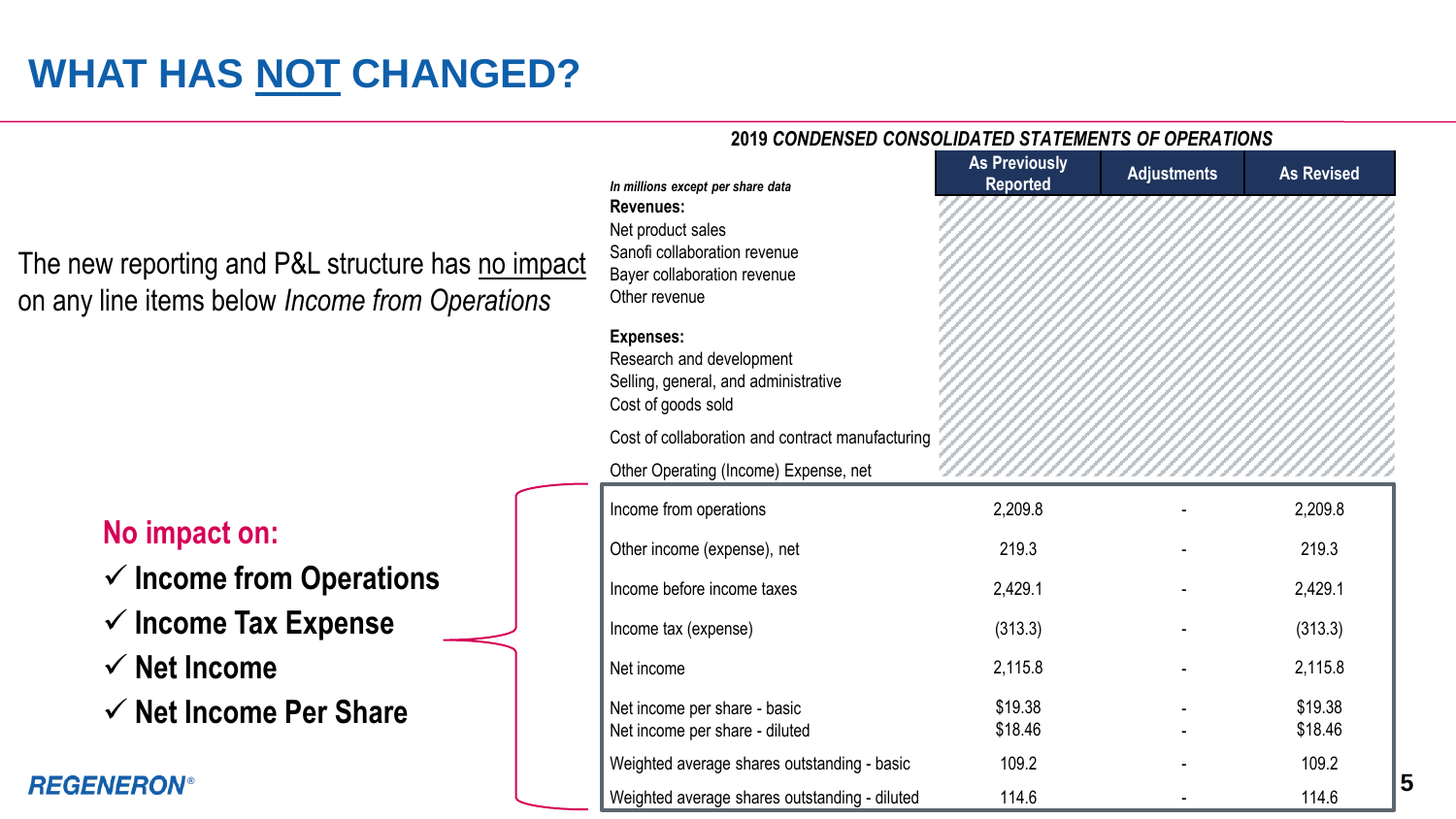## **WHAT HAS CHANGED? REVENUES**

- R&D and SG&A reimbursements from collaborators are no longer included as a component of Total Revenues
- Upfront payments and development milestones earned from our collaborators\* are no longer included as a component of Total Revenues and are now disclosed within Other Operating (Income) Expense, Net

| <b>REVENUES</b> (In millions)      | <b>As Previously Reported</b> | <b>Adjustments</b> | <b>As Revised</b> |
|------------------------------------|-------------------------------|--------------------|-------------------|
| <b>Net Product Sales</b>           | \$4,834.4                     | __                 | \$4,834.4         |
| Sanofi Collaboration Revenue       | 1,426.8                       | (\$1,023.2)        | 403.6             |
| <b>Bayer Collaboration Revenue</b> | 1,188.8                       | (43.2)             | 1,145.6           |
| <b>Other Revenue</b>               | 413.4                         | (239.4)            | 174.0             |
| <b>Total Revenues</b>              | \$7,863.4                     | (\$1,305.8)        | \$6,557.6         |

## **2019 Pro-forma Example (GAAP):**

### *Total Revenues more representative of net product sales, collaboration profits, and royalties*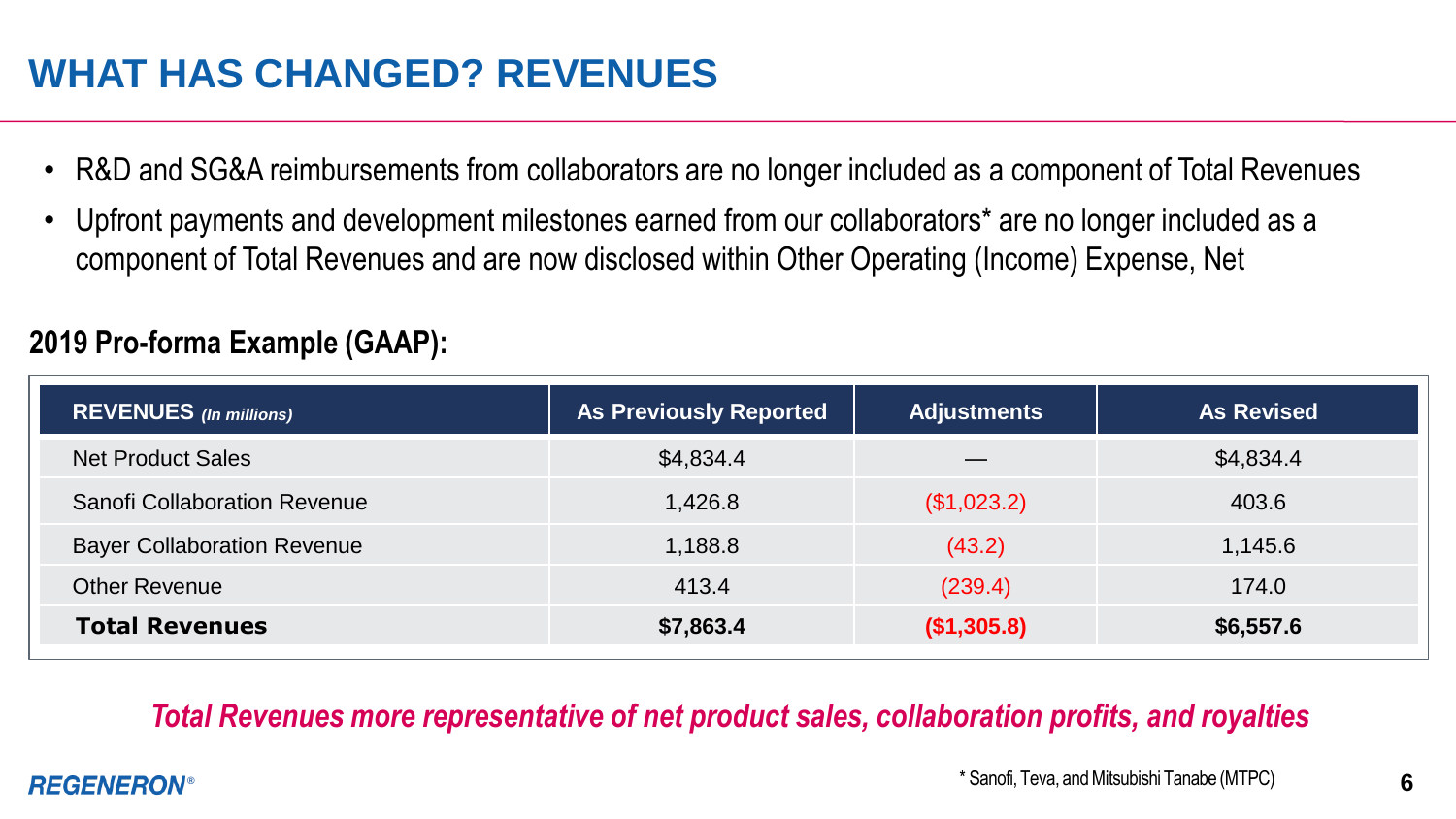## **WHAT HAS CHANGED? R&D EXPENSE**

• R&D reimbursements from collaborators previously recognized as revenues are netted within the R&D expense line

### **2019 Pro-forma Example (GAAP):**

| <b>EXPENSES (In millions)</b> | <b>As Previously Reported</b> | <b>Adjustments</b> | <b>As Revised</b> |
|-------------------------------|-------------------------------|--------------------|-------------------|
| Research and Development      | \$3,036.6                     | (\$586.6)          | \$2,450.0         |

| <b>REVENUES (In millions)</b>                                                 | <b>As Previously Reported</b> |
|-------------------------------------------------------------------------------|-------------------------------|
| <b>Reimbursement of Regeneron Research and</b><br><b>Development Expense:</b> |                               |
| Sanofi Antibody                                                               | \$277.7                       |
| Sanofi IO                                                                     | 163.0                         |
| <b>Bayer</b>                                                                  | 23.0                          |
| Teva                                                                          | 122.9                         |
| <b>Total</b>                                                                  | \$586.6                       |

### *R&D expense line now more closely represents net costs to Regeneron*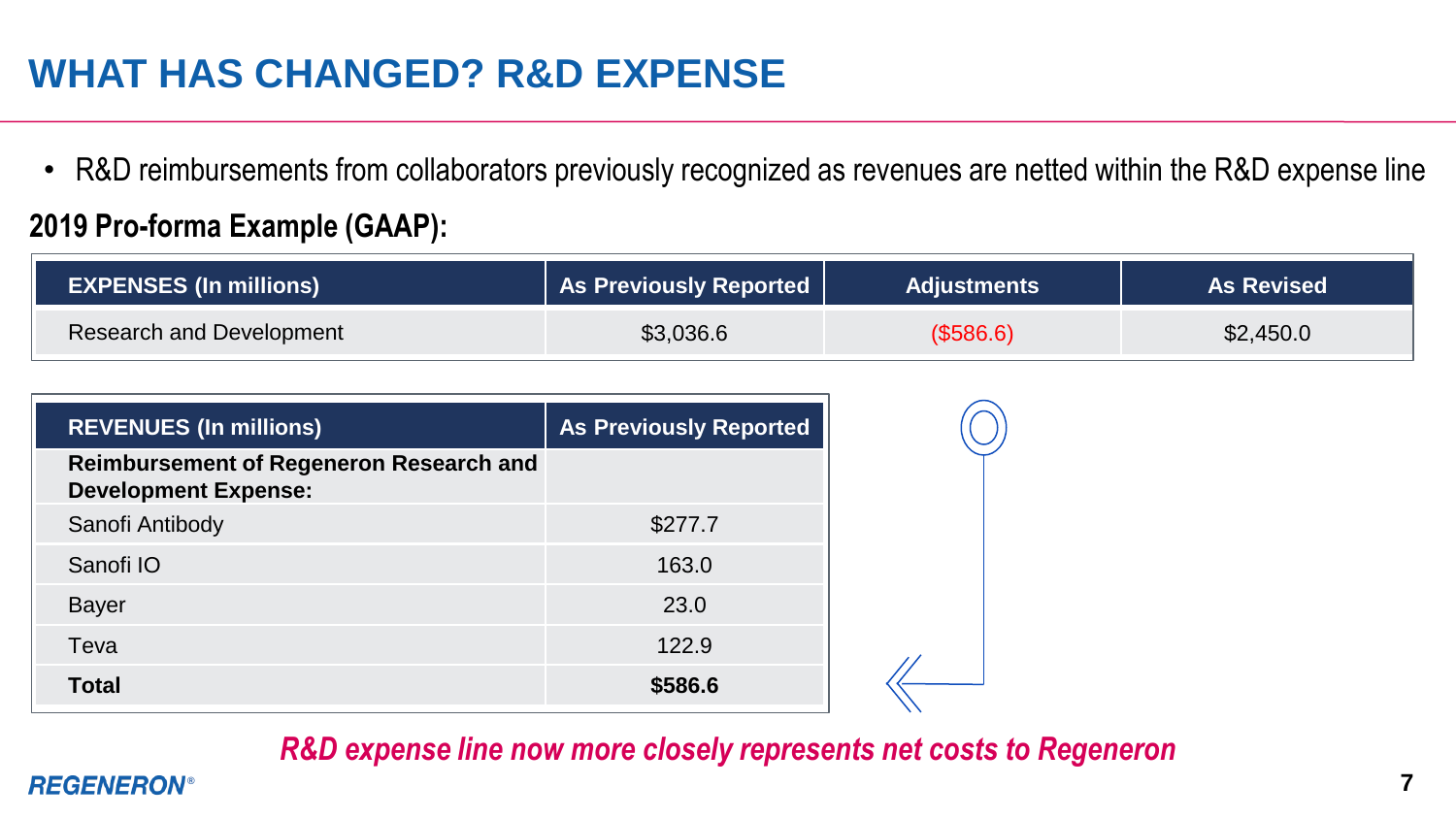## **WHAT HAS CHANGED? SG&A EXPENSE**

• SG&A reimbursements from collaborators previously recognized as revenues are netted within the SG&A expense line

### **2019 Pro-forma Example (GAAP):**

| <b>EXPENSES (In millions)</b>        | As Previously Reported | <b>Adjustments</b> | <b>As Revised</b> |
|--------------------------------------|------------------------|--------------------|-------------------|
| Selling, General, and Administrative | \$1,834.8              | (\$492.9)          | \$1,341.9         |

| <b>REVENUES (In millions)</b>                                                   | <b>As Previously Reported</b> |
|---------------------------------------------------------------------------------|-------------------------------|
| <b>Reimbursement of Regeneron</b><br><b>Commercialization-related Expenses:</b> |                               |
| Sanofi Antibody                                                                 | \$479.9                       |
| Sanofi IO                                                                       | 10.3                          |
| Other (Teva, Mitsubishi Tanabe)                                                 | 2.7                           |
| Total                                                                           | \$492.9                       |

#### *SG&A expense line now more closely represent net costs to Regeneron*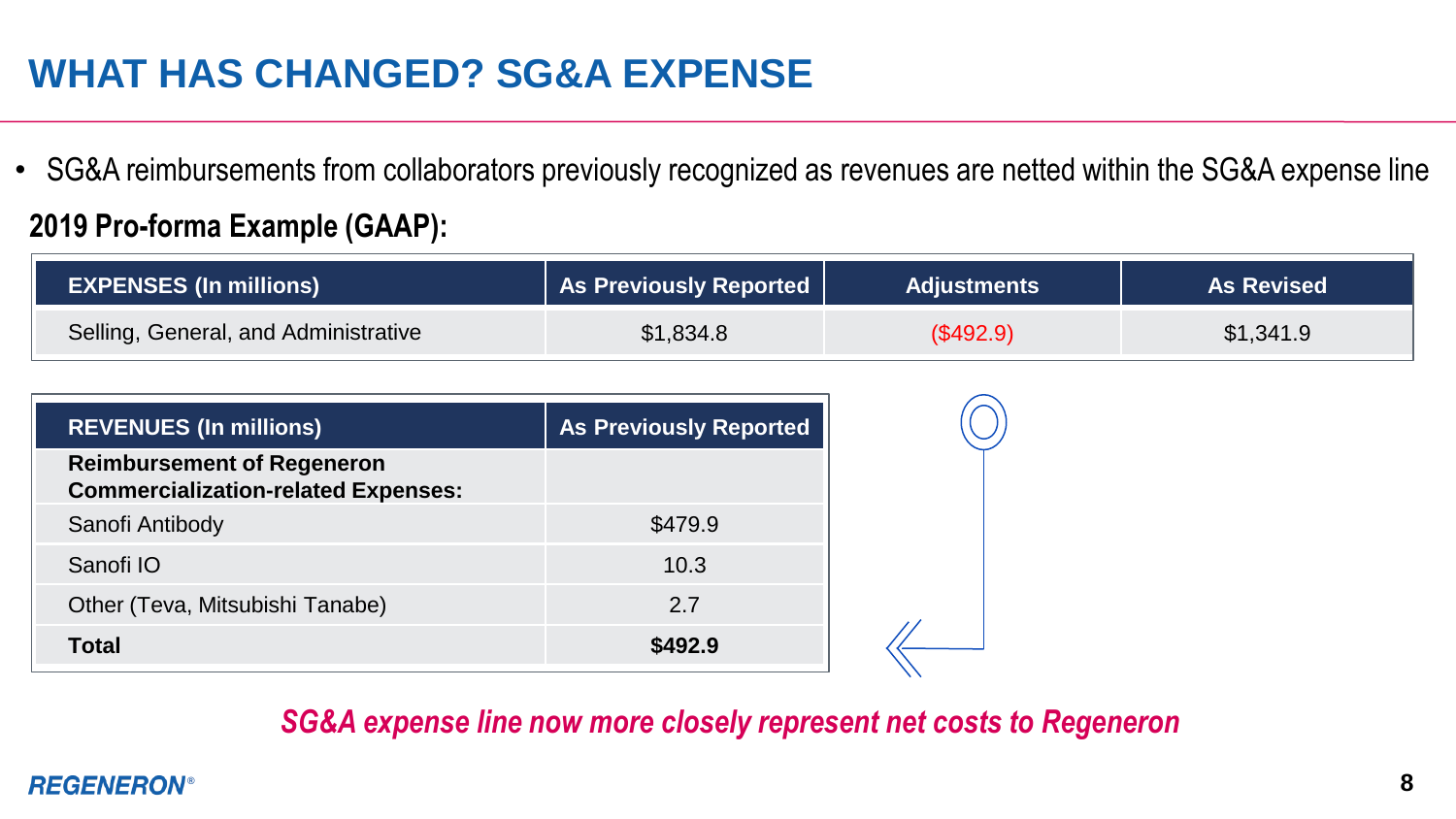## **WHAT HAS CHANGED? OTHER OPERATING (INCOME) EXPENSE, NET**

• Upfront payments and development milestones\* previously recognized as a component of Total Revenue are now presented within a new line item called Other Operating (Income) Expense, Net

### **2019 Pro-forma Example (GAAP):**

| <b>EXPENSES (In millions)</b>         | <b>As Previously Reported</b> | <b>Adjustments</b> | <b>As Revised</b> |
|---------------------------------------|-------------------------------|--------------------|-------------------|
| Other Operating (Income) Expense, Net |                               | (\$209.2)          | (\$209.2)         |

| <b>REVENUES (In millions)</b>              | <b>As Previously Reported</b> |
|--------------------------------------------|-------------------------------|
| <b>Upfront and Development Milestones:</b> |                               |
| Sanofi IO                                  | \$92.7                        |
| Other (Teva, MTPC, Sanofi Antibody)        | 116.5                         |
| Total                                      | \$209.2                       |

### *The timing and recognition of these payments may be variable*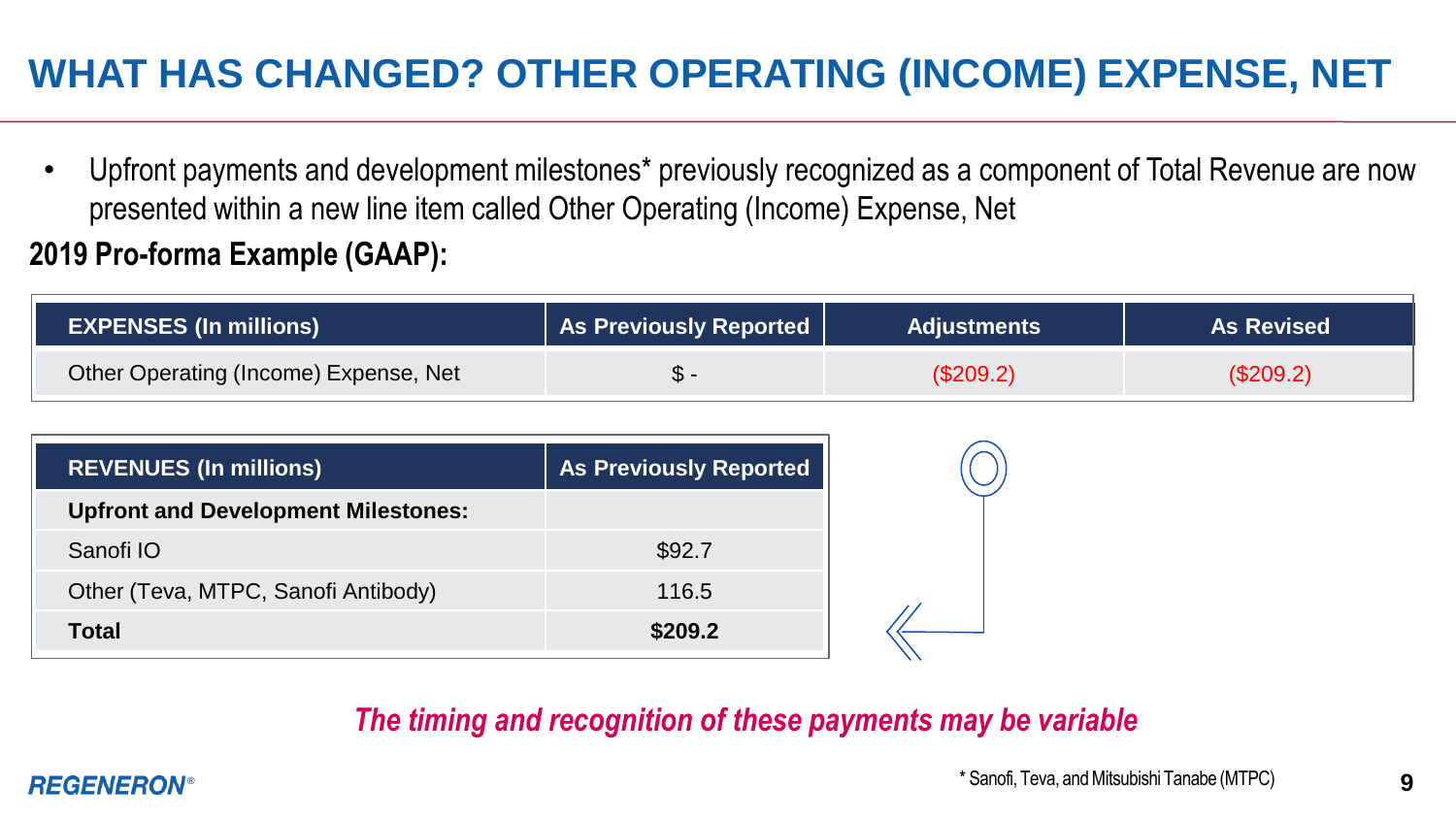## **WHAT HAS CHANGED? COST OF COLLABORATION AND CONTRACT MANUFACTURING (COCM)**

• Certain payments between collaborators are now netted within COCM

### **2019 Pro-forma Example (GAAP):**

| <b>EXPENSES (In millions)</b>                       | <b>As Previously Reported</b> | <b>Adjustments</b> | <b>As Revised</b> |
|-----------------------------------------------------|-------------------------------|--------------------|-------------------|
| Cost of Collaboration and Contract<br>Manufacturing | \$419.9                       | (\$17.2)           | \$402.7           |

### *COCM is primarily associated with manufacturing costs related to Collaboration Products*

*Reimbursements for manufacturing of commercial supplies from collaborators will continue to be recognized within Revenues and should closely approximate expenses for COCM for quarterly reporting periods*

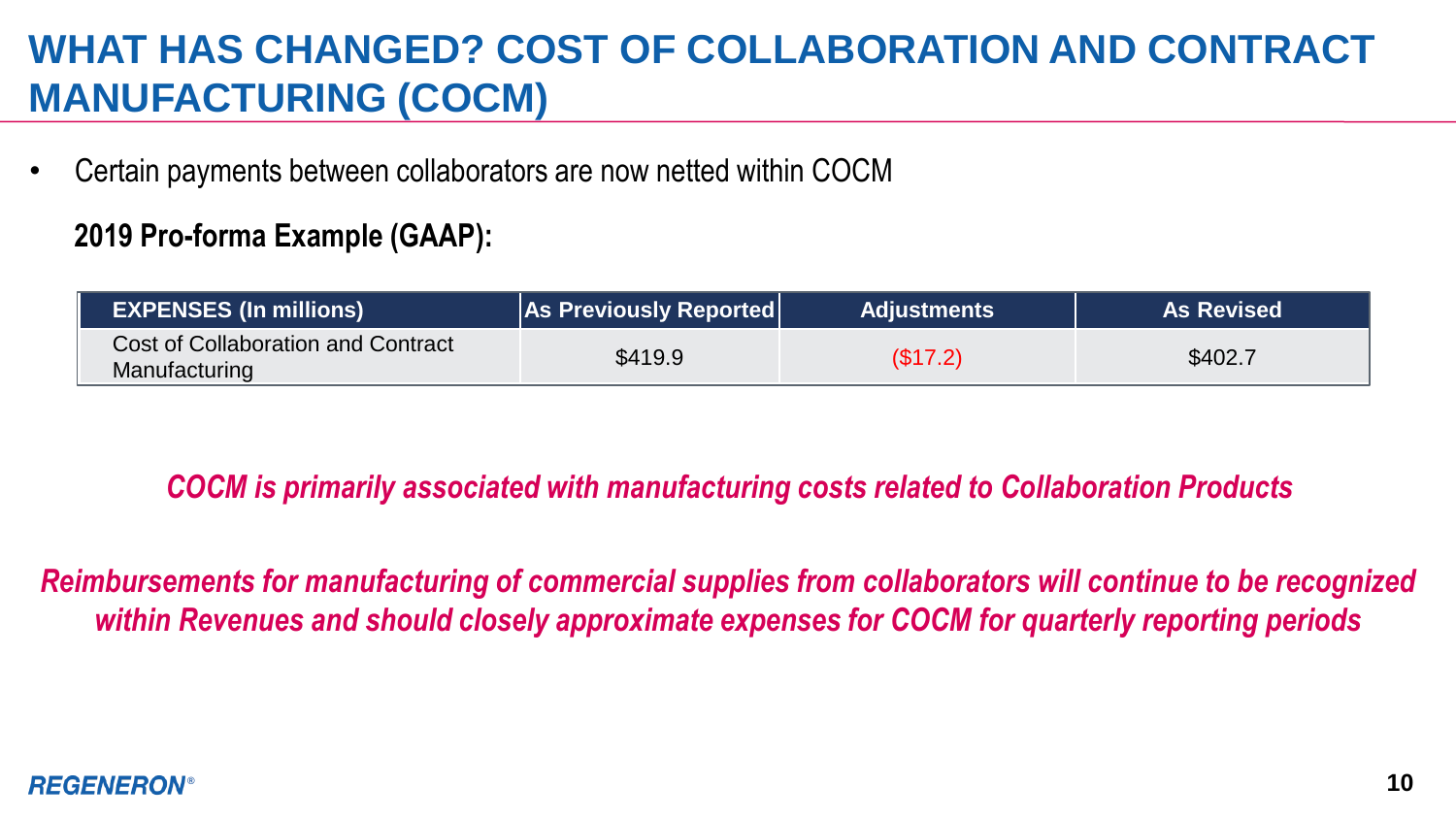## **NEW REGENERON P&L STRUCTURE FOR REPORTING**

| <b>REVENUE LINE ITEM</b>            | <b>KEY COMPONENTS</b>                                                                                   |
|-------------------------------------|---------------------------------------------------------------------------------------------------------|
| <b>Net Product Sales</b>            | U.S. EYLEA, U.S. Libtayo,<br>U.S. Praluent*, Arcalyst                                                   |
| <b>Sanofi Collaboration Revenue</b> | Collaboration Profits (Dupixent, Ex-U.S. Libtayo)<br>Reimbursement of Manufacturing Commercial Supplies |
| <b>Bayer Collaboration Revenue</b>  | Collaboration Profits (Ex-U.S. EYLEA)<br>Reimbursement of Manufacturing Commercial Supplies             |
| <b>Other Revenue</b>                | BARDA, Regeneron Genetics Center (RGC), Royalties                                                       |

| <b>EXPENSE LINE ITEM</b>                                       | <b>KEY COMPONENTS</b>                                                                                         |
|----------------------------------------------------------------|---------------------------------------------------------------------------------------------------------------|
| <b>Research &amp; Development (R&amp;D)</b>                    | R&D Costs to Regeneron                                                                                        |
| Selling, General, & Administration (SG&A)                      | <b>SG&amp;A Costs to Regeneron</b>                                                                            |
| <b>Cost of Goods Sold (COGS)</b>                               | Manufacturing-related costs associated with Net Product Sales,<br>Sanofi's share of U.S. Libtayo gross profit |
| <b>Cost of Collaboration and Contract Manufacturing (COCM)</b> | Manufacturing-related costs associated with Collaboration Products                                            |
| <b>Other Operating (Income) Expense, Net</b>                   | Upfront Payments and Development Milestones                                                                   |
| <b>REGENERON®</b>                                              | * US Praluent will be included in Net<br>11                                                                   |

Product Sales effective April 1st, 2020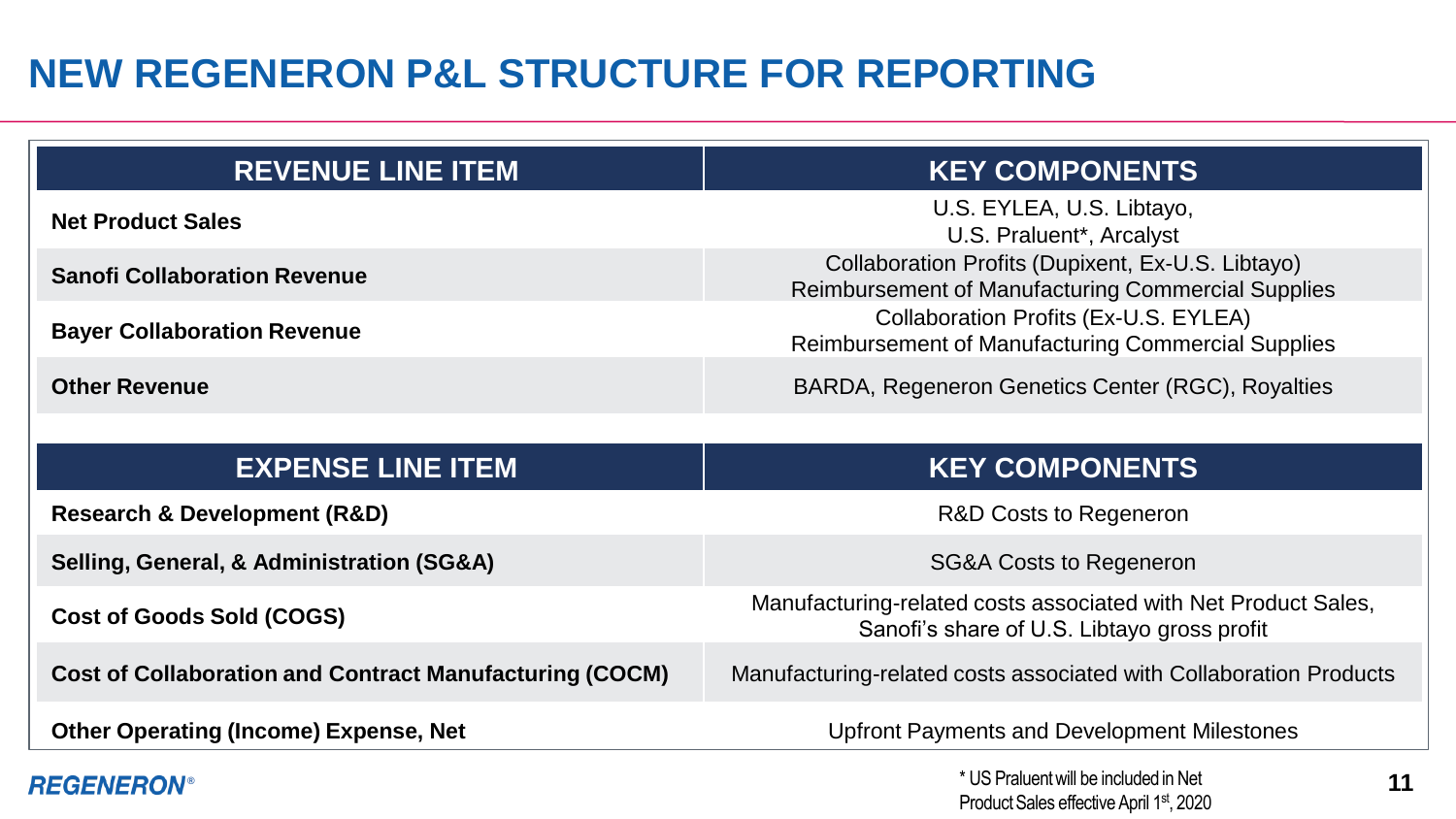## **APPENDIX**

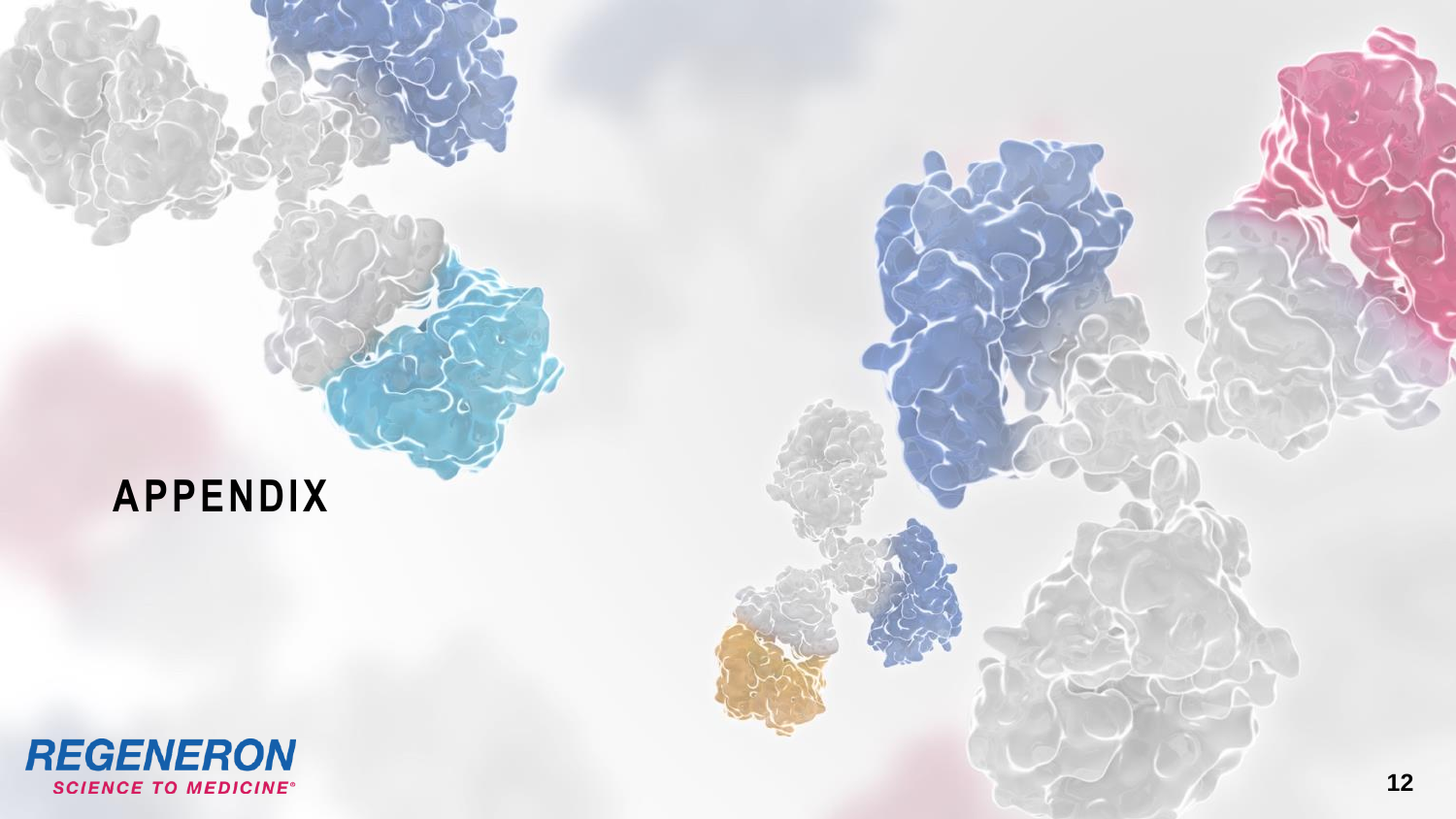## **2017 – 2019 GAAP FINANCIALS (UNAUDITED)**

| (In millions)                                    | Year Ended<br>Year Ended<br>December 31, 2017<br>December 31, 2018 |    |                          |                               |         |                           |      | <b>Year Ended</b><br>December 31, 2019 |    |         |                                  |                          |                        |                |    |         |
|--------------------------------------------------|--------------------------------------------------------------------|----|--------------------------|-------------------------------|---------|---------------------------|------|----------------------------------------|----|---------|----------------------------------|--------------------------|------------------------|----------------|----|---------|
|                                                  | As Previously<br>Reported                                          |    |                          | <b>Adjustments</b> As Revised |         | As Previously<br>Reported |      | <b>Adjustments</b> As Revised          |    |         | <b>As Previously</b><br>Reported |                          | Adjustments As Revised |                |    |         |
| <b>Statement of Operations</b>                   |                                                                    |    |                          |                               |         |                           |      |                                        |    |         |                                  |                          |                        |                |    |         |
| Revenues:                                        |                                                                    |    |                          |                               |         |                           |      |                                        |    |         |                                  |                          |                        |                |    |         |
| Net product sales                                | \$<br>3,718.5                                                      |    |                          |                               | 3,718.5 | \$<br>4,106.2             |      |                                        | \$ | 4,106.2 | \$                               | 4,834.4                  |                        |                | \$ | 4,834.4 |
| Sanofi collaboration revenue                     | 877.2                                                              | \$ | (1, 266.9)               |                               | (389.7) | 1,111.1                   | - \$ | (1, 236.8)                             |    | (125.7) |                                  | 1,426.8                  | -\$                    | (1,023.2)      |    | 403.6   |
| Bayer collaboration revenue                      | 938.1                                                              |    | (92.1)                   |                               | 846.0   | 1,076.7                   |      | (40.6)                                 |    | 1,036.1 |                                  | 1,188.8                  |                        | (43.2)         |    | 1,145.6 |
| Other revenue                                    | 338.4                                                              |    | (255.7)                  |                               | 82.7    | 416.8                     |      | (287.8)                                |    | 129.0   |                                  | 413.4                    |                        | (239.4)        |    | 174.0   |
|                                                  | 5,872.2                                                            |    | (1,614.7)                |                               | 4,257.5 | 6,710.8                   |      | (1, 565.2)                             |    | 5,145.6 |                                  | 7,863.4                  |                        | (1,305.8)      |    | 6,557.6 |
| Expenses:                                        |                                                                    |    |                          |                               |         |                           |      |                                        |    |         |                                  |                          |                        |                |    |         |
| Research and development                         | 2,075.1                                                            |    | (894.6)                  |                               | 1,180.5 | 2,186.1                   |      | (717.3)                                |    | 1,468.8 |                                  | 3,036.6                  |                        | (586.6)        |    | 2,450.0 |
| Selling, general and administrative              | 1,320.4                                                            |    | (380.4)                  |                               | 940.0   | 1,556.2                   |      | (429.0)                                |    | 1,127.2 |                                  | 1,834.8                  |                        | (492.9)        |    | 1,341.9 |
| Cost of goods sold                               | 202.5                                                              |    |                          |                               | 202.5   | 180.0                     |      |                                        |    | 180.0   |                                  | 362.3                    |                        |                |    | 362.3   |
| Cost of collaboration and contract manufacturing | 194.6                                                              |    | (25.2)                   |                               | 169.4   | 254.1                     |      | (16.6)                                 |    | 237.5   |                                  | 419.9                    |                        | (17.2)         |    | 402.7   |
| Other operating (income) expense, net            | $\blacksquare$                                                     |    | (314.5)                  |                               | (314.5) |                           |      | (402.3)                                |    | (402.3) |                                  | $\overline{\phantom{a}}$ |                        | (209.2)        |    | (209.2) |
|                                                  | 3,792.6                                                            |    | (1,614.7)                |                               | 2,177.9 | 4,176.4                   |      | (1, 565.2)                             |    | 2,611.2 |                                  | 5,653.6                  |                        | (1,305.8)      |    | 4,347.8 |
| Income from operations                           | 2,079.6                                                            |    | $\overline{\phantom{a}}$ |                               | 2,079.6 | 2,534.4                   |      |                                        |    | 2,534.4 |                                  | 2,209.8                  |                        | $\blacksquare$ |    | 2,209.8 |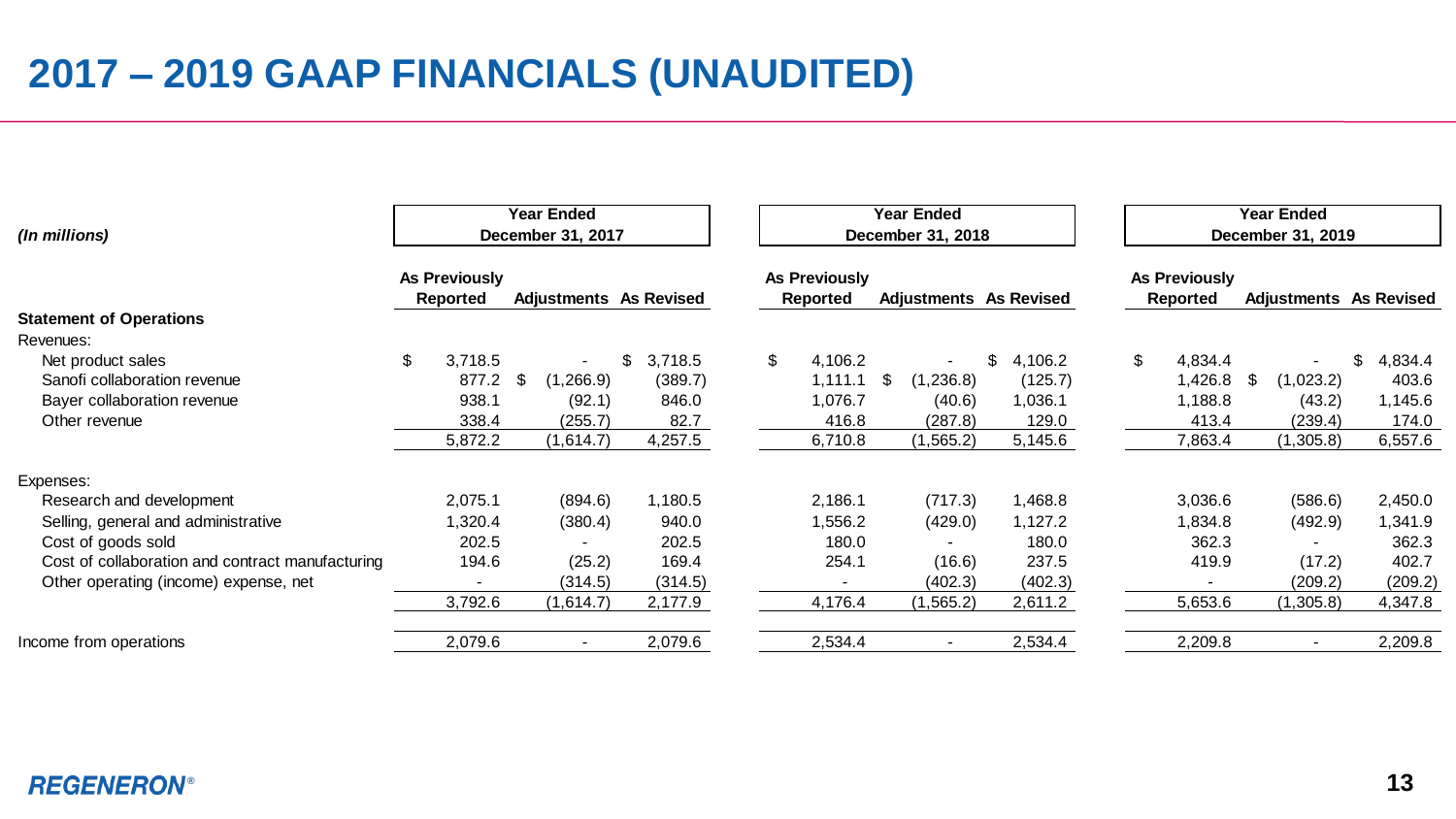## **2018 GAAP FINANCIALS (UNAUDITED)**

| Three Months Ended<br>March 31, 2018<br>(In millions) |     |                           |      |                               |  | Three Months Ended<br>June 30, 2018 |    |                           |      |                               |  | Three Months Ended<br>September 30, 2018 |  |                           |  |                          |                        | Three Months Ended<br>December 31, 2018 |                           |  |                          |                        |  |
|-------------------------------------------------------|-----|---------------------------|------|-------------------------------|--|-------------------------------------|----|---------------------------|------|-------------------------------|--|------------------------------------------|--|---------------------------|--|--------------------------|------------------------|-----------------------------------------|---------------------------|--|--------------------------|------------------------|--|
| 2018                                                  |     | As Previously<br>Reported |      | <b>Adjustments</b> As Revised |  |                                     |    | As Previously<br>Reported |      | <b>Adjustments</b> As Revised |  |                                          |  | As Previously<br>Reported |  |                          | Adjustments As Revised |                                         | As Previously<br>Reported |  |                          | Adjustments As Revised |  |
| <b>Statement of Operations</b>                        |     |                           |      |                               |  |                                     |    |                           |      |                               |  |                                          |  |                           |  |                          |                        |                                         |                           |  |                          |                        |  |
| Revenues:                                             |     |                           |      |                               |  |                                     |    |                           |      |                               |  |                                          |  |                           |  |                          |                        |                                         |                           |  |                          |                        |  |
| Net product sales                                     | \$. | 987.9                     |      |                               |  | 987.9                               | \$ | 996.4                     |      | $\sim$                        |  | 996.4                                    |  | 0.025.5                   |  | $\overline{\phantom{a}}$ | 025.5                  | \$                                      | .096.4                    |  | $\overline{\phantom{a}}$ | \$<br>1,096.4          |  |
| Sanofi collaboration revenue                          |     | 189.5                     | - \$ | (246.0)                       |  | (56.5)                              |    | 237.8                     | - \$ | (273.3)                       |  | (35.5)                                   |  | 256.3 \$                  |  | (264.3)                  | (8.0)                  |                                         | 427.6 \$                  |  | (453.2)                  | (25.6)                 |  |
| Bayer collaboration revenue                           |     | 247.9                     |      | (5.8)                         |  | 242.1                               |    | 262.9                     |      | (5.7)                         |  | 257.2                                    |  | 264.4                     |  | (9.7)                    | 254.7                  |                                         | 301.5                     |  | (19.4)                   | 282.1                  |  |
| Other revenue                                         |     | 86.2                      |      | (66.2)                        |  | 20.0                                |    | 110.9                     |      | (82.6)                        |  | 28.3                                     |  | 117.3                     |  | (83.5)                   | 33.8                   |                                         | 102.3                     |  | (55.5)                   | 46.8                   |  |
|                                                       |     | 1,511.5                   |      | (318.0)                       |  | 1,193.5                             |    | 1,608.0                   |      | (361.6)                       |  | ,246.4                                   |  | 1,663.5                   |  | (357.5)                  | 1,306.0                |                                         | .927.8                    |  | (528.1)                  | 1,399.7                |  |
| Expenses:                                             |     |                           |      |                               |  |                                     |    |                           |      |                               |  |                                          |  |                           |  |                          |                        |                                         |                           |  |                          |                        |  |
| Research and development                              |     | 498.6                     |      | (177.3)                       |  | 321.3                               |    | 529.3                     |      | (179.7)                       |  | 349.6                                    |  | 557.0                     |  | (179.1)                  | 377.9                  |                                         | 601.2                     |  | (181.2)                  | 420.0                  |  |
| Selling, general and administrative                   |     | 330.8                     |      | (87.5)                        |  | 243.3                               |    | 364.8                     |      | (106.5)                       |  | 258.3                                    |  | 369.2                     |  | (107.6)                  | 261.6                  |                                         | 491.3                     |  | (127.4)                  | 363.9                  |  |
| Cost of goods sold                                    |     | 69.2                      |      | $\overline{\phantom{a}}$      |  | 69.2                                |    | 36.0                      |      |                               |  | 36.0                                     |  | 30.8                      |  | $\blacksquare$           | 30.8                   |                                         | 44.0                      |  | $\overline{\phantom{a}}$ | 44.0                   |  |
| Cost of collaboration and contract manufacturing      |     | 45.7                      |      | 2.2                           |  | 47.9                                |    | 55.7                      |      | 1.7                           |  | 57.4                                     |  | 79.6                      |  | (6.9)                    | 72.7                   |                                         | 73.2                      |  | (13.6)                   | 59.6                   |  |
| Other operating (income) expense, net                 |     | $\overline{\phantom{a}}$  |      | (55.4)                        |  | (55.4)                              |    | ۰                         |      | (77.1)                        |  | (77.1)                                   |  |                           |  | (63.9)                   | (63.9)                 |                                         | $\overline{\phantom{a}}$  |  | (205.9)                  | (205.9)                |  |
|                                                       |     | 944.3                     |      | (318.0)                       |  | 626.3                               |    | 985.8                     |      | (361.6)                       |  | 624.2                                    |  | 1,036.6                   |  | (357.5)                  | 679.1                  |                                         | 1,209.7                   |  | (528.1)                  | 681.6                  |  |
| Income from operations                                |     | 567.2                     |      |                               |  | 567.2                               |    | 622.2                     |      |                               |  | 622.2                                    |  | 626.9                     |  | $\overline{\phantom{a}}$ | 626.9                  |                                         | 718.1                     |  | $\overline{\phantom{a}}$ | 718.1                  |  |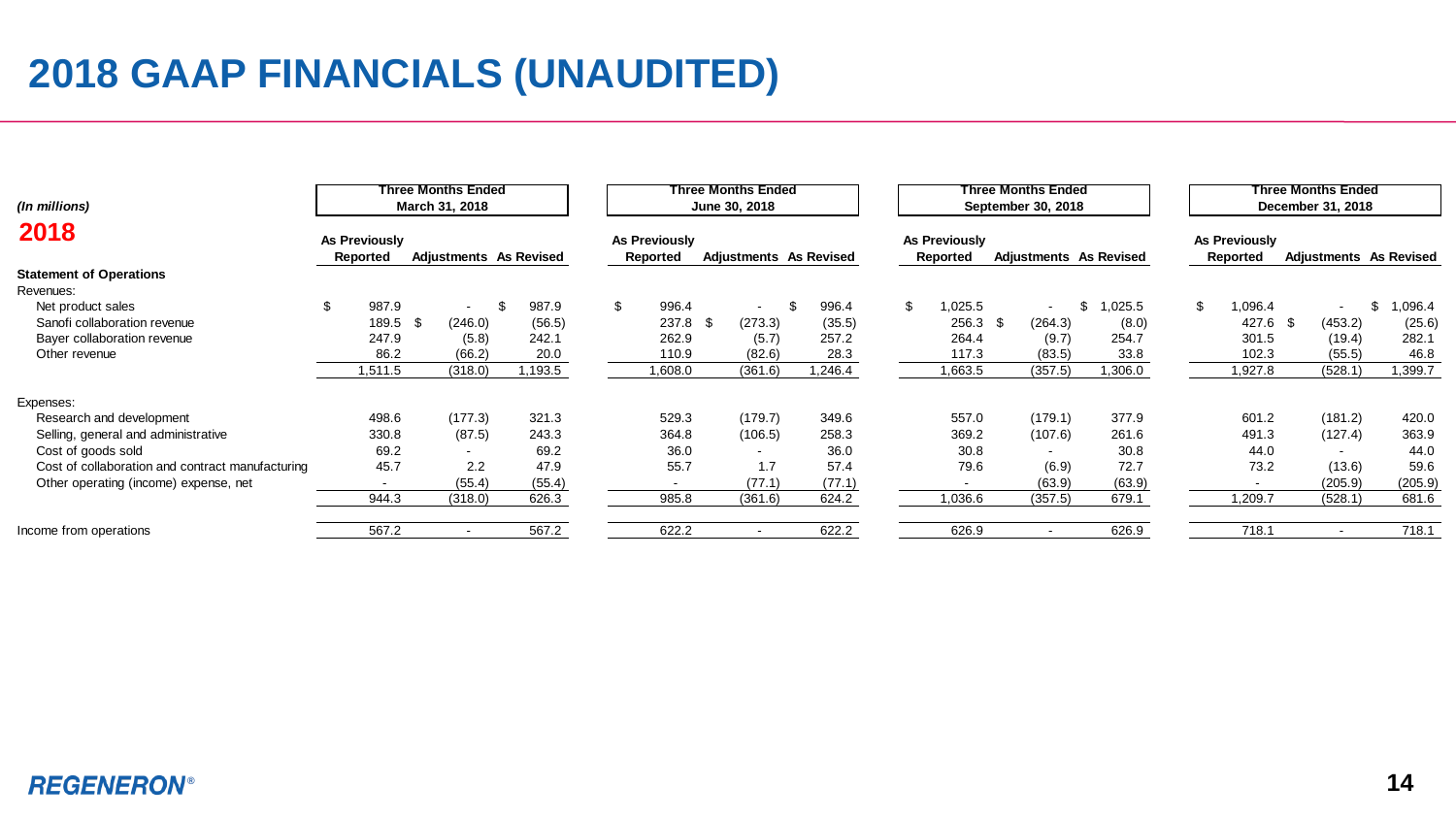## **2019 GAAP FINANCIALS (UNAUDITED)**

| (In millions)                                    | Three Months Ended<br>March 31, 2019 |                           |      |         |                               | Three Months Ended<br>June 30, 2019 |      |                          |                        |     | <b>Three Months Ended</b><br>September 30, 2019 |  |                          |                        |    |                           | Three Months Ended<br>December 31, 2019 |                        |  |  |  |  |
|--------------------------------------------------|--------------------------------------|---------------------------|------|---------|-------------------------------|-------------------------------------|------|--------------------------|------------------------|-----|-------------------------------------------------|--|--------------------------|------------------------|----|---------------------------|-----------------------------------------|------------------------|--|--|--|--|
| 2019                                             |                                      | As Previously<br>Reported |      |         | <b>Adjustments</b> As Revised | As Previously<br>Reported           |      |                          | Adjustments As Revised |     | As Previously<br>Reported                       |  |                          | Adjustments As Revised |    | As Previously<br>Reported |                                         | Adjustments As Revised |  |  |  |  |
| <b>Statement of Operations</b>                   |                                      |                           |      |         |                               |                                     |      |                          |                        |     |                                                 |  |                          |                        |    |                           |                                         |                        |  |  |  |  |
| Revenues:                                        |                                      |                           |      |         |                               |                                     |      |                          |                        |     |                                                 |  |                          |                        |    |                           |                                         |                        |  |  |  |  |
| Net product sales                                | \$                                   | ,104.4                    |      |         | 104.4                         | \$<br>,205.3                        |      | $\sim$                   | ,205.3                 | \$. | ,238.3                                          |  | $\blacksquare$           | ,238.3<br>\$           | \$ | 1,286.4                   | $\overline{\phantom{a}}$                | ,286.4<br>\$           |  |  |  |  |
| Sanofi collaboration revenue                     |                                      | 246.4                     | - \$ | (264.4) | (18.0)                        | 349.1                               | - \$ | (273.3)                  | 75.8                   |     | $404.2$ \$                                      |  | (229.2)                  | 175.0                  |    | 427.1                     | (256.3)<br>- \$                         | 170.8                  |  |  |  |  |
| Bayer collaboration revenue                      |                                      | 276.2                     |      | (12.2)  | 264.0                         | 289.0                               |      | (11.8)                   | 277.2                  |     | 302.8                                           |  | (9.2)                    | 293.6                  |    | 320.8                     | (10.0)                                  | 310.8                  |  |  |  |  |
| Other revenue                                    |                                      | 84.8                      |      | (62.6)  | 22.2                          | 90.3                                |      | (70.8)                   | 19.5                   |     | 103.1                                           |  | (66.3)                   | 36.8                   |    | 135.2                     | (39.7)                                  | 95.5                   |  |  |  |  |
|                                                  |                                      | 1,711.8                   |      | (339.2) | 1,372.6                       | 1,933.7                             |      | (355.9)                  | 1,577.8                |     | 2,048.4                                         |  | (304.7)                  | 1,743.7                |    | 2,169.5                   | (306.0)                                 | 1,863.5                |  |  |  |  |
| Expenses:                                        |                                      |                           |      |         |                               |                                     |      |                          |                        |     |                                                 |  |                          |                        |    |                           |                                         |                        |  |  |  |  |
| Research and development                         |                                      | 641.8                     |      | (155.7) | 486.1                         | 1,048.3                             |      | (162.8)                  | 885.5                  |     | 663.4                                           |  | (137.4)                  | 526.0                  |    | 683.1                     | (130.7)                                 | 552.4                  |  |  |  |  |
| Selling, general and administrative              |                                      | 410.8                     |      | (119.7) | 291.1                         | 417.3                               |      | (122.7)                  | 294.6                  |     | 419.9                                           |  | (115.5)                  | 304.4                  |    | 586.8                     | (135.0)                                 | 451.8                  |  |  |  |  |
| Cost of goods sold                               |                                      | 70.9                      |      |         | 70.9                          | 67.0                                |      |                          | 67.0                   |     | 115.9                                           |  | $\overline{\phantom{a}}$ | 115.9                  |    | 108.5                     | $\overline{\phantom{0}}$                | 108.5                  |  |  |  |  |
| Cost of collaboration and contract manufacturing |                                      | 108.3                     |      | (7.2)   | 101.1                         | 85.5                                |      | (6.7)                    | 78.8                   |     | 110.7                                           |  | (1.1)                    | 109.6                  |    | 115.4                     | (2.2)                                   | 113.2                  |  |  |  |  |
| Other operating (income) expense, net            |                                      | $\overline{\phantom{a}}$  |      | (56.7)  | (56.7)                        | $\overline{\phantom{a}}$            |      | (63.7)                   | (63.7)                 |     |                                                 |  | (50.7)                   | (50.7)                 |    |                           | (38.1)                                  | (38.1)                 |  |  |  |  |
|                                                  |                                      | 1,231.8                   |      | (339.2) | 892.6                         | 1,618.1                             |      | (355.9)                  | 1,262.2                |     | 1,309.9                                         |  | (304.7)                  | 1,005.2                |    | 1,493.8                   | (306.0)                                 | 1,187.8                |  |  |  |  |
| Income from operations                           |                                      | 480.0                     |      |         | 480.0                         | 315.6                               |      | $\overline{\phantom{0}}$ | 315.6                  |     | 738.5                                           |  | $\overline{\phantom{a}}$ | 738.5                  |    | 675.7                     | $\overline{\phantom{a}}$                | 675.7                  |  |  |  |  |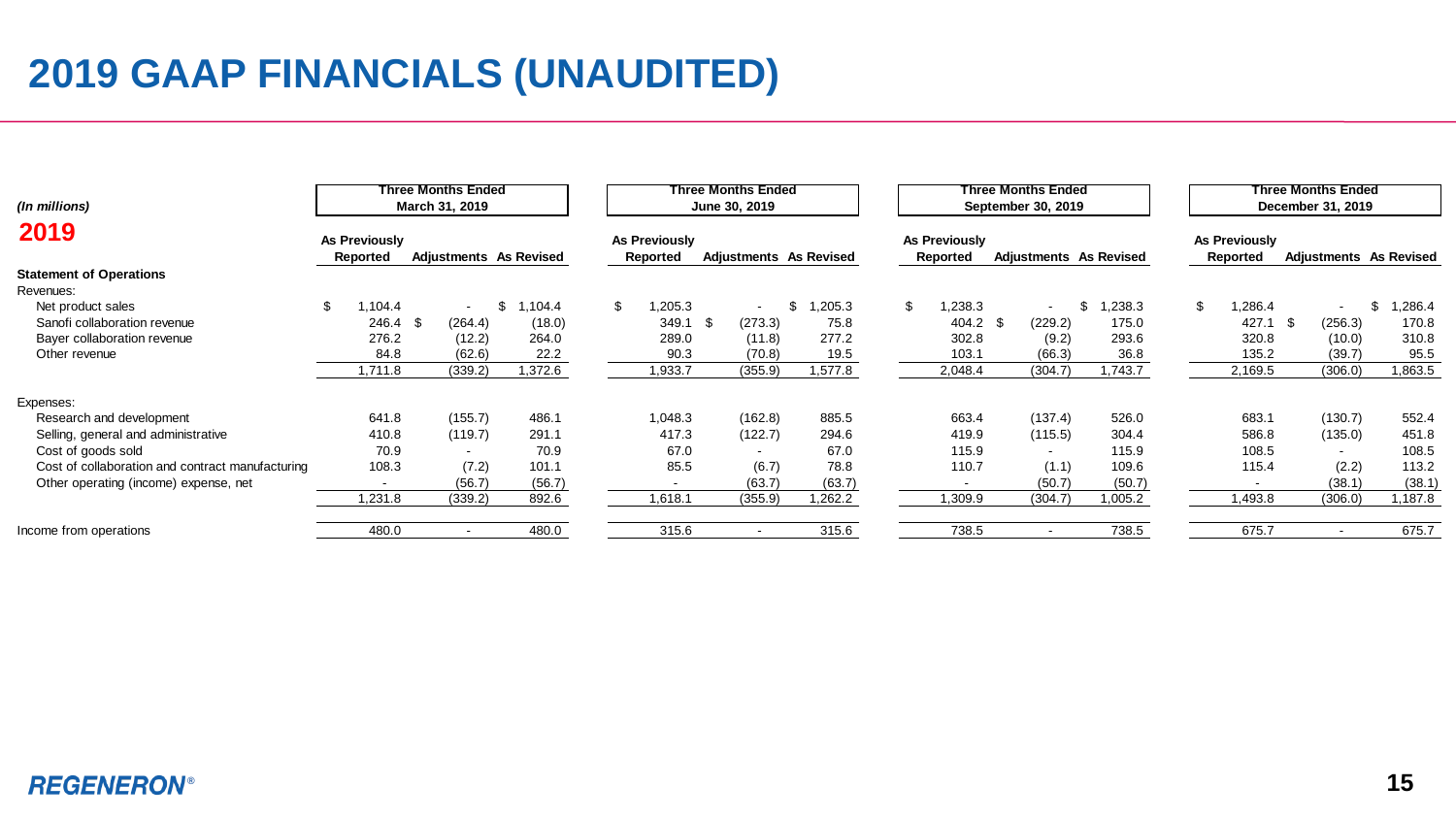## **2019 BALANCE SHEET (UNAUDITED)**

| (In millions)                                  | December 31, 2019 |                                         |                       |    |                   |  |  |  |  |  |  |  |
|------------------------------------------------|-------------------|-----------------------------------------|-----------------------|----|-------------------|--|--|--|--|--|--|--|
| 2019                                           |                   | <b>As Previously</b><br><b>Reported</b> | <b>Adjustments</b>    |    | <b>As Revised</b> |  |  |  |  |  |  |  |
| <b>Consolidated Balance Sheet</b>              |                   |                                         |                       |    |                   |  |  |  |  |  |  |  |
| <b>Current liabilities:</b>                    |                   |                                         |                       |    |                   |  |  |  |  |  |  |  |
| Accounts payable                               | \$                | 418.1                                   |                       | \$ | 418.1             |  |  |  |  |  |  |  |
| Accrued expenses and other current liabilities |                   | 1,086.8                                 | $\mathbb{S}$<br>124.6 |    | 1,211.4           |  |  |  |  |  |  |  |
| Deferred revenue from Sanofi                   |                   | 395.5                                   | (85.0)                |    | 310.5             |  |  |  |  |  |  |  |
| Other liabilities from Sanofi                  |                   |                                         | 85.0                  |    | 85.0              |  |  |  |  |  |  |  |
| Deferred revenue - other                       |                   | 196.2                                   | (124.6)               |    | 71.6              |  |  |  |  |  |  |  |
| Total current liabilities                      |                   | 2,096.6                                 |                       |    | 2,096.6           |  |  |  |  |  |  |  |
| Finance lease liabilities                      |                   | 713.9                                   |                       |    | 713.9             |  |  |  |  |  |  |  |
| Deferred revenue from Sanofi                   |                   | 509.7                                   | (482.0)               |    | 27.7              |  |  |  |  |  |  |  |
| Other liabilities from Sanofi                  |                   |                                         | 482.0                 |    | 482.0             |  |  |  |  |  |  |  |
| Deferred revenue - other                       |                   | 109.3                                   | (31.7)                |    | 77.6              |  |  |  |  |  |  |  |
| Other noncurrent liabilities                   |                   | 286.0                                   | 31.7                  |    | 317.7             |  |  |  |  |  |  |  |
| Total liabilities                              |                   | 3,715.5                                 |                       |    | 3,715.5           |  |  |  |  |  |  |  |